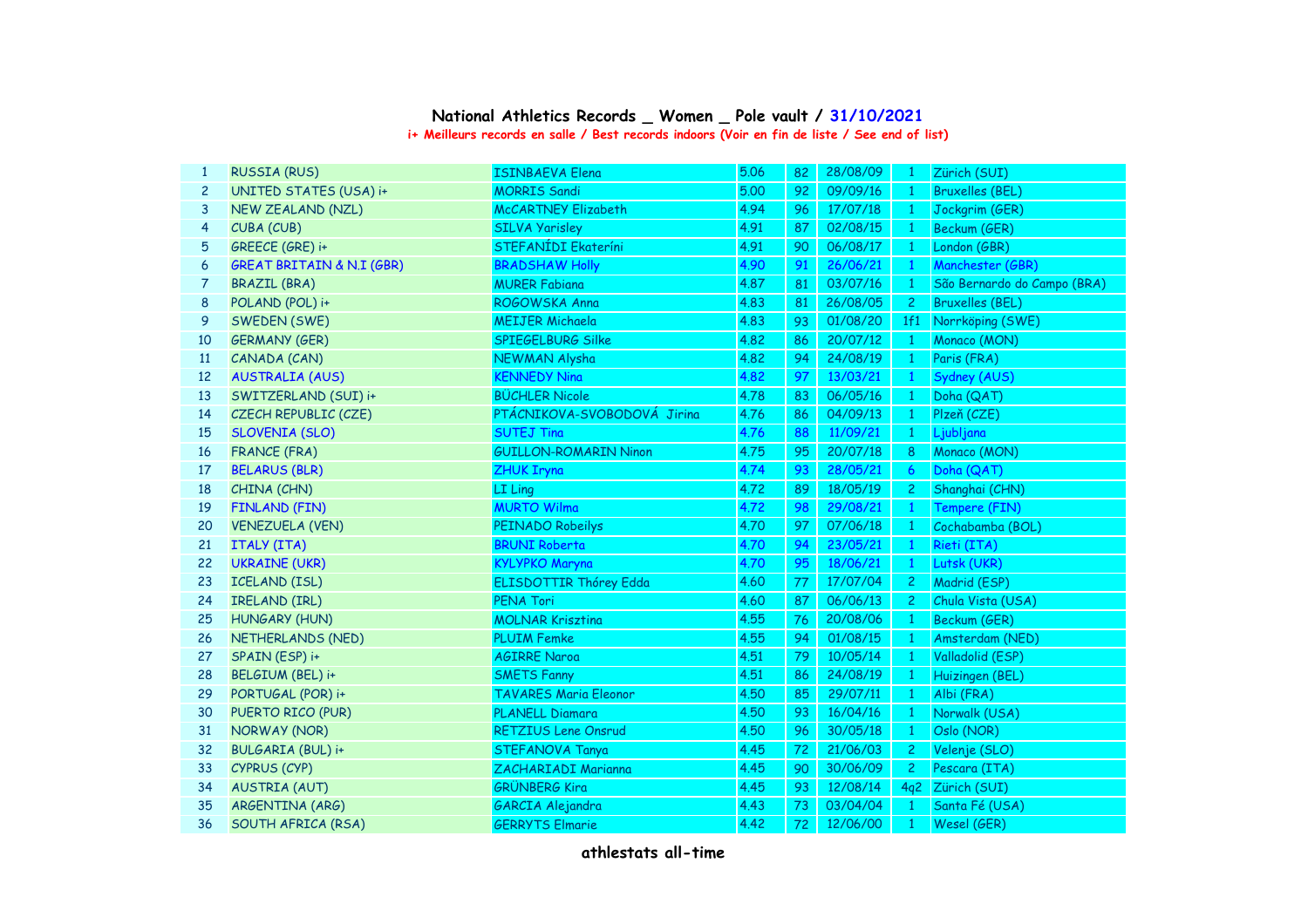| 37 | KOREA (SOUTH) (KOR)         | <b>CHOI Yun-hee</b>         | 4.41 | 86 | 08/05/12 | $\mathbf{1}$   | Kimchun (KOR)           |
|----|-----------------------------|-----------------------------|------|----|----------|----------------|-------------------------|
| 38 | <b>MALAYSIA (MAS)</b>       | <b>SAMSU Roslinda</b>       | 4.40 | 82 | 10/07/06 | $\mathbf{1}$   | Mataró (ESP)            |
| 39 | JAPAN (JPN)                 | <b>ABIKO Tomomi</b>         | 4.40 | 88 | 09/06/12 | $\mathbf{1}$   | Osaka (JPN)             |
| 40 | TURKEY (TUR) i+             | <b>ARIKAZAN Buse</b>        | 4.40 | 94 | 19/06/19 | $\mathbf{1}$   | Bursa (TUR)             |
| 41 | <b>DENMARK (DEN) i+</b>     | <b>HOLM Caroline Bonde</b>  | 4.36 | 90 | 18/07/12 | $\mathbf{1}$   | Cardiff (GBR)           |
| 42 | <b>ESTONIA (EST)</b>        | <b>KOLL Reena</b>           | 4.36 | 96 | 25/07/18 | $\mathbf{1}$   | Tartu (EST)             |
| 43 | MEXICO (MEX) i+             | <b>CORREA Carmelita</b>     | 4.35 | 88 | 19/03/16 | $\mathbf{1}$   | Cd. México (MEX)        |
| 44 | TUNISIA (TUN)               | <b>MAHFOUDHI Dorra</b>      | 4.31 | 93 | 27/08/19 | $\overline{1}$ | Rabat (MAR)             |
| 45 | CHILE (CHI)                 | <b>TORRES Carolina</b>      | 4.30 | 79 | 09/08/03 | 2 <sup>1</sup> | Santo Domingo (DOM)     |
| 46 | LUXEMBURG (LUX) = i+        | <b>REULAND Gina</b>         | 4.30 | 92 | 04/06/15 | $\mathbf{1}$   | Reykjavík (ISL)         |
| 47 | THAILAND (THA)              | <b>CHOMCHUENDEE Sukanya</b> | 4.30 | 88 | 28/08/18 | 2 <sub>1</sub> | Jakarta (INA)           |
| 48 | PHILIPPINES (PHI)           | <b>UY Natalie</b>           | 4.30 | 94 | 15/07/20 |                | Greenville (USA)        |
| 49 | COLOMBIA (COL)              | <b>CASTILLO Estefany</b>    | 4.30 | 96 | 29/05/21 | $\mathbf{1}$   | Guayaquil (ECU)         |
| 50 | ISRAEL (ISR) i+             | <b>BERNSTEIN Naama</b>      | 4.30 | 93 | 14/06/21 | $\overline{1}$ | Tel Aviv (ISR)          |
| 51 | <b>LATVIA (LAT)</b>         | <b>NEIDERE Alisona</b>      | 4.27 | 04 | 01/07/21 |                | 2f2 Eugene (USA)        |
| 52 | <b>CROATIA (CRO)</b>        | <b>VALENTIĆ</b> Elija       | 4.26 | 98 | 04/06/21 | $\mathbf{1}$   | Karlovac (CRO)          |
| 53 | SERBIA (SRB)                | RADINOVIČ-VASIČ Jelena      | 4.25 | 83 | 19/08/11 | $\overline{1}$ | Sremska Mitrovica (SRB) |
| 54 | PERU (PER)                  | <b>HEIN Nicole</b>          | 4.25 | 96 | 22/02/20 | $\overline{4}$ | Cd. México (MEX)        |
| 55 | <b>URUGUAY (URU)</b>        | <b>GYURCSEK Deborah</b>     | 4.23 | 78 | 23/07/00 | $\mathbf{1}$   | Cochabamba (BOL)        |
| 56 | ROMANIA (ROU) i+            | <b>MIHALCEA Gabriela</b>    | 4.22 | 64 | 11/06/99 | $\mathbf{1}$   | Dreux (FRA)             |
| 57 | <b>VIETNAM (VIE)</b>        | <b>LE Thi Phuong</b>        | 4.20 | 83 | 15/11/11 | $\mathbf{2}$   | Palembang (INA)         |
| 58 | <b>KAZAKHSTAN (KAZ)</b>     | LAPINA Olga                 | 4.20 | 78 | 17/05/14 | 2 <sup>1</sup> | <b>Busan (KOR)</b>      |
| 59 | <b>CHINESE TAIPEI (TPE)</b> | <b>WU Chia-Ju</b>           | 4.20 | 99 | 06/05/18 | $\mathbf{1}$   | <b>Bangkok (THA)</b>    |
| 60 | ISRAEL (ISR) i+             | <b>BERNSTEIN Naama</b>      | 4.20 | 93 | 21/06/20 | $\overline{1}$ | Tel Aviv (ISR)          |
| 61 | INDIA (IND)                 | SUREKHA Vazhipali Suresh    | 4.15 | 84 | 04/11/14 | $\overline{1}$ | New Delhi (IND)         |
| 62 | INDONESIA (INA)             | <b>MARGAWATI Desy</b>       | 4.10 | 80 | 10/08/02 | 3 <sup>7</sup> | Colombo (SRI)           |
| 63 | SLOVAK REPUBLIC (SVK) i+    | <b>SLUKOVA Slavomíra</b>    | 4.10 | 81 | 12/07/06 | $\mathbf{2}$   | Novo Mesto (SLO)        |
| 64 | EGYPT (EGY)                 | <b>ELBENDARY Fatma</b>      | 4.10 | 94 | 27/08/19 | $\mathbf{2}$   | Rabat (MAR)             |
| 65 | <b>MOROCCO</b> (MAR)        | <b>NISRINE Dinar</b>        | 4.05 | 88 | 16/07/06 | $\mathbf{1}$   | Rabat (MAR)             |
| 66 | <b>IRAN (IRI)</b>           | <b>MIRZATABIBI Mahsa</b>    | 4.03 | 96 | 15/09/21 | $\mathbf{1}$   | Tehran                  |
| 67 | <b>DOMINICAN REP (DOM)</b>  | <b>MOTA Mariely</b>         | 3.95 | 96 | 15/05/21 | 6 <sup>1</sup> | Pamplona (ESP)          |
| 68 | LITHUANIA (LTU)             | <b>DEMCENKO Rolanda</b>     | 3.91 | 88 | 08/07/12 | $\vert$ 1      | Kaunas (LTU)            |
| 69 | SINGAPORE (SGP)             | <b>YANG BING JIE Rachel</b> | 3.91 | 82 | 13/06/17 | $\overline{1}$ | <b>Bangkok (THA)</b>    |
| 70 | <b>ECUADOR (ECU)</b>        | QUIÑONES Ana Gabriela       | 3.90 | 99 | 13/11/16 |                | Concordia (ARG)         |
| 71 | EL SALVADOR (ESA)           | <b>VELASCO Michelle</b>     | 3.86 | 97 | 27/06/21 | $\mathbf{1}$   | San José (CRC)          |
| 72 | FIJI (FIJ)                  | <b>FINAU Eseta</b>          | 3.81 |    | 02/06/18 |                | Clovis (USA)            |
| 73 | <b>AZERBAIJAN (AZE)</b>     | <b>GLADKOVA Yelena</b>      | 3.80 | 98 | 01/06/14 |                | Baku (AZE)              |
| 74 | <b>MALTA (MLT)</b>          | <b>DALLI</b> Peppyna        | 3.80 | 98 | 19/06/21 | 2f1            | Limassol (CYP)          |
| 75 | <b>IVORY COAST (CIV)</b>    | <b>OUATTARA Alima</b>       | 3.75 | 88 | 27/06/09 |                | Antony (FRA)            |
| 76 | PARAGUAY (PAR)              | <b>AMARILLA Catalina</b>    | 3.75 | 92 | 03/06/15 | 3              | Wipperfürth (GER)       |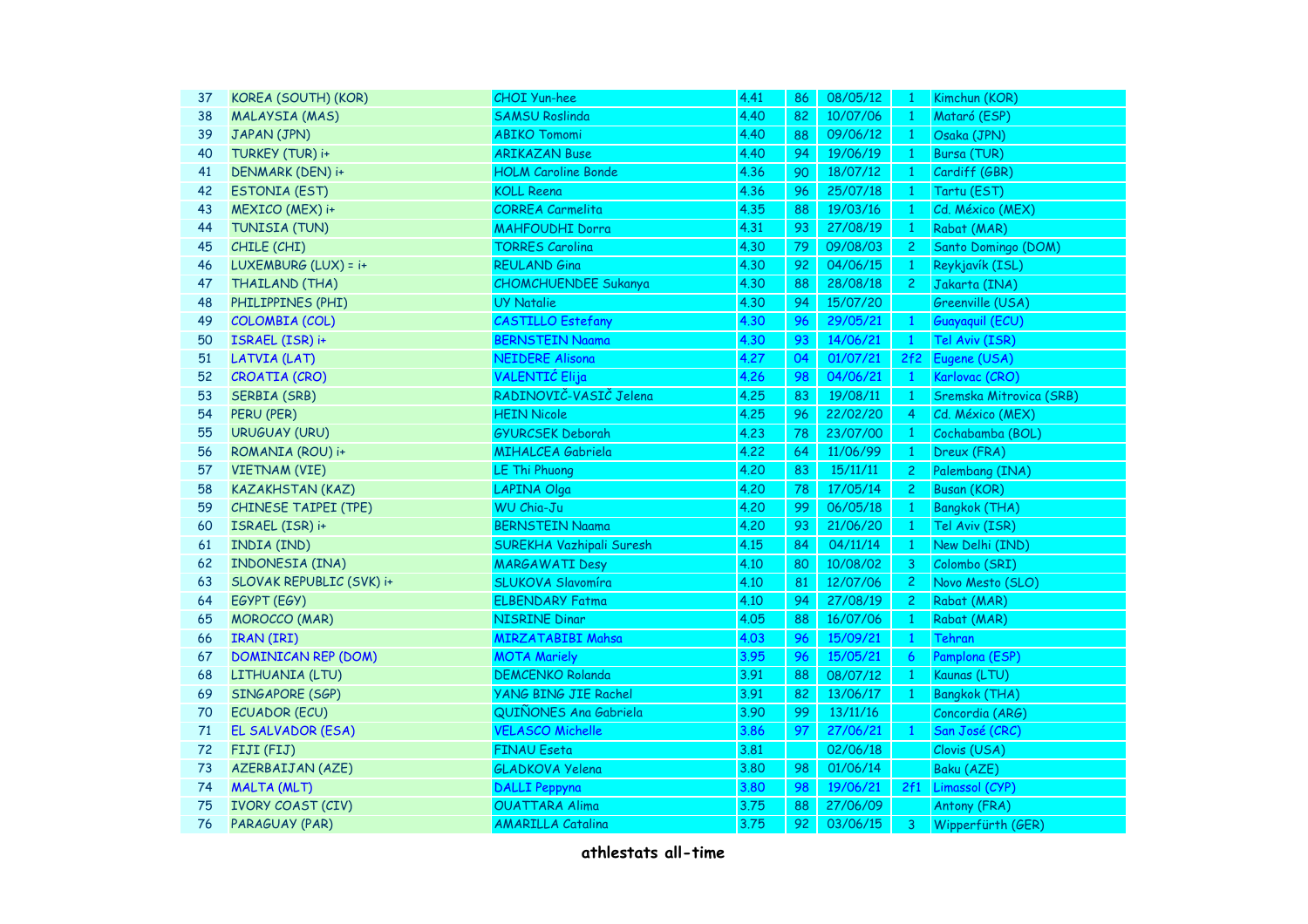| 77  | <b>MAURITIUS (MRI)</b>               | <b>CHEEKOUSSEN Nancy</b>    | 3.71 | 83 | 25/07/04 |                | Réduit (MRI)            |
|-----|--------------------------------------|-----------------------------|------|----|----------|----------------|-------------------------|
| 78  | <b>SENEGAL (SEN)</b>                 | <b>GNACKO Fatoumata</b>     | 3.71 | 92 | 26/06/13 |                | Aulnay-sous-Bois (FRA)  |
| 79  | $ALGERIA(ALG) =$                     | <b>MEZIANI Linda</b>        | 3.70 | 79 | 07/05/00 | 5.             | Franconville (FRA)      |
| 80  | <b>BURUNDI (BDI)</b>                 | <b>BERTHIER Laetitia</b>    | 3.70 | 77 | 29/06/07 |                | Feyzin (FRA)            |
| 81  | MOLDAVA (MDA) =                      | <b>ABRAMOVA Ecaterina</b>   | 3.60 | 88 | 27/05/11 |                | Tiraspol (MDA)          |
| 82  | KOREA DPR (PRK)                      | RI Myong Sim                | 3.60 |    | 04/10/11 |                | Pyongyang (PRK)         |
| 83  | ANGOLA (ANG)                         | <b>ALBERTO Lidia Nicole</b> | 3.60 | 93 | 14/06/15 |                | Aveiro (POR)            |
| 84  | HONG KONG (HKG)                      | <b>CHOI Sin Ting</b>        | 3.55 | 89 | 23/04/17 |                | Hongkong (HKG)          |
| 85  | <b>SRI LANKA (SRI)</b>               | JEGATHEESHWARAN Anitha      | 3.55 | 97 | 23/04/18 |                | Colombo (SRI)           |
| 86  | <b>SAN MARINO (SMR)</b>              | <b>MURACCINI Martina</b>    | 3.55 | 95 | 23/05/21 | 2 <sup>2</sup> | Imola (ITA)             |
| 87  | <b>GUATEMALA (GUA)</b>               | <b>OVALLE Peggy</b>         | 3.50 | 76 | 14/05/05 |                | St. Charles (USA)       |
| 88  | JAMAICA (JAM)                        | <b>NEWTON Maria</b>         | 3.40 |    | 10/05/98 |                | Ashford (GBR)           |
| 89  | MYANMAR (MYA)                        | <b>HNIN Yee Wai</b>         | 3.40 |    | 28/01/15 |                | Naypiydaw (MYA)         |
| 90  | JORDAN (JOR)                         | <b>ZAHRAA Fatima</b>        | 3.20 |    | 12/09/04 |                | Damascus (SYR)          |
| 91  | NIGERIA (NGR) =                      | <b>ITODO Victoria</b>       | 3.20 |    | 17/05/07 |                | Lagos (NGR)             |
| 92  | <b>KENYA (KEN)</b>                   | <b>CHEROTICH Caroline</b>   | 3.20 | 89 | 11/07/15 |                | Nairobi (KEN)           |
| 93  | SYRIA (SYR)                          | <b>SHIHA Riham</b>          | 3.15 | 91 | 26/03/11 |                | Al-Ladhiqiyah (SYR)     |
| 94  | PAKISTAN (PAK)                       | <b>BASHIR Sidra</b>         | 3.15 |    | 11/11/19 |                | Peshawar (PAK)          |
| 95  | GEORGIA (GEO)                        | <b>ZOLOTUKHINA Diana</b>    | 3.10 | 00 | 29/07/15 |                | Tbilisi (GEO)           |
| 96  | <b>UZBEKISTAN (UZB)</b>              | <b>MADIYAROVA Farida</b>    | 3.10 | 98 | 29/06/21 |                | <b>Tashkent</b>         |
| 97  | ANDORRA (AND)                        | <b>MARTINEZ Maria</b>       | 2.90 | 85 | 18/05/08 |                | Prat de Llobregat (ESP) |
| 98  | <b>CAMEROON (CMR)</b>                | <b>KONG Helene</b>          | 2.81 | 93 | 27/06/07 |                | Forbach (FRA)           |
| 99  | <b>SAO TOME &amp; PRINCIPE (STP)</b> | <b>VARELA Nair</b>          | 2,80 | 88 | 18/06/05 |                | Seixal (POR)            |
| 100 | <b>BURKINA FASO (BUR)</b>            | OUEDRAOGO Lynda             | 2,80 | 91 | 11/05/08 |                | Dreux (FRA)             |

|  | ALGERIA (ALG) | <b>HALLICHE Sonia</b>      |        | 3.70 88 24/07/06     | El-Diezaïr (ALG)    |
|--|---------------|----------------------------|--------|----------------------|---------------------|
|  | MOLDAVA (MDA) | <b>TVERDOHLEBOVA Iring</b> |        | $3.60$ 91 $16/05/15$ | Brest Litevsk (BLR) |
|  | NIGERIA (NGR) | WILLIAMS Maureen           | 3.20 L | 86 18/02/09          | Kaduna (NGR)        |

## **Meilleurs records (et =) en salle / Best records (and =) indoors**

| UNITED STATES (USA)   | <b>SUHR Jennifer</b>       | 5.03 | 82  | 30/01/16    | 1c2 | Brockport (USA)             |
|-----------------------|----------------------------|------|-----|-------------|-----|-----------------------------|
| <b>GREECE (GRE)</b>   | <b>STEFANÍDI Ekateríni</b> | 4.90 | 90  | 20/02/16    |     | New York (USA)              |
| POLAND (POL)          | ROGOWSKA Anna              | 4.85 | 81  | 06/03/11    |     | Paris (FRA)                 |
| SWITZERLAND (SUI)     | <b>BÜCHLER Nicole</b>      | 4.80 | 83  | 17/03/16    | 4   | Portland (USA)              |
| SPAIN (ESP)           | <b>AGIRRE Naroa</b>        | 4.56 | 79. | 17/02/07    |     | Moskva (RUS)                |
| <b>BELGIUM (BEL)</b>  | <b>SMETS Fanny</b>         | 4.53 |     | 86 20/02/21 |     | Louvain-La-Neuve (BEL)      |
| PORTUGAL (POR)        | <b>ONOFRE Marta</b>        | 4.51 | 91  | 06/03/16    |     | 1c2 Pombal (POR)            |
| <b>BULGARIA (BUL)</b> | <b>STEFANOVA Tanya</b>     | 4.50 | 72) | 16/02/05    |     | Peanía (GRE)                |
| <b>DENMARK (DEN)</b>  | <b>HOLM Caroline Bonde</b> | 4.43 | 90  | 28/02/14    | 5   | <b>Bad Oeynhausen (GER)</b> |
| <b>MEXICO (MEX)</b>   | <b>CORREA Carmelita</b>    | 4.41 | 88  | 12/02/16    |     | Flagstaff (USA)             |